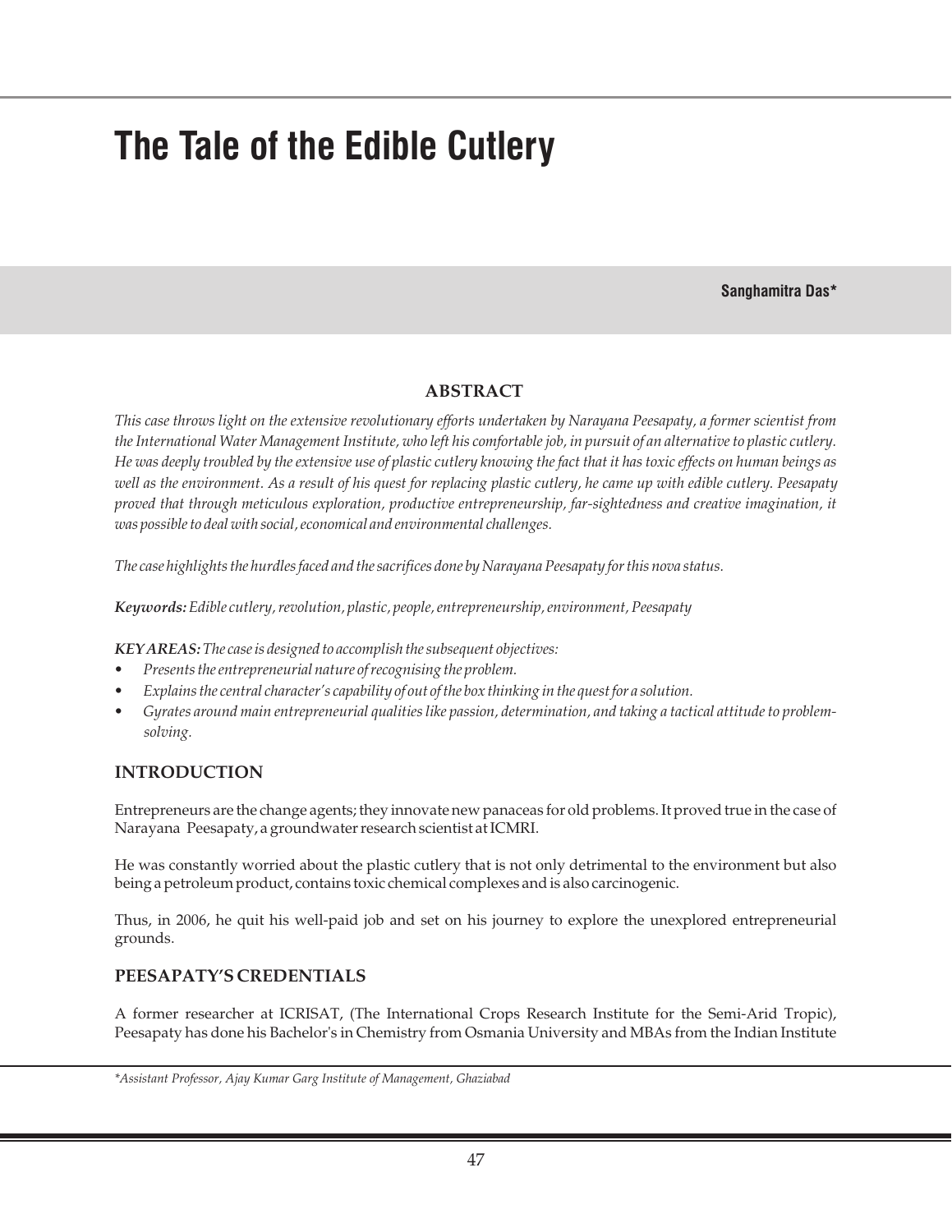of Foreign Management, Bhopal. As an Associate Research Director at AC Nielsen ORG-Marg, most of his assignments were around issues related to agriculture, forestry, cottage industries, rural development, etc. Then he worked with International Water Management Institute (IWMI), Hyderabad as Senior Scientific Officer, where his work mostly comprised research on energy and groundwater. He published many papers on groundwater management and other issues. He accumulated all his understandings about groundwater at the institute, which later on became the cornerstone for his entrepreneurial mission.

# **THE TALE OF THE EDIBLE CUTLERY**

Peesapaty was profoundly worried about the rapidly burgeoning usage of plastic in general, and throwaway plastic cutlery in particular. As he was a scientist, he fore saw the hazards that disposed plastic could cause to the environment, the people, and the Earth.

Narayana Peesapaty from Hyderabad realised the danger that plastic poses. His research showed that India alone contributed to 120 billion pieces of plastic cutlery and plastic needed a thousand years to break down. Plastic waste covers our oceans and landfill.

Plastic is sturdy, cheap, trivial and in plenty, but its sturdiness and bulkiness are why the environment is in distress. Most of the plastic utensils and cutlery discharge a chemical, known as styrene, which is the root cause of various diseases. So, it is domineering for us to take action and deal with this problem before it gets too late. His studies mainly focused on the USA, India and Japan as these three countries were the main users of plastic cutlery.

During his research, he found that most of the disposable plastic cutlery is manufactured in highly unorganised small units, where there is no provision for hygiene maintenance. No plastic cutlery user ever washes them before using them for food, thus exposing themselves to grease, lubricants, etc.

Thus the users of disposable cutlery are being exposed to chemical contamination and industrial contamination.

Another awful experience that Peesapaty faced while eating in a restaurant was that when he ordered lunch, the plastic spoon which was given to him was slimy which proved that the plastic cutlery which was to be thrown away after one use was being repeatedly given to customers and thus exposing them to bacterial infections. Thus he started to ponder for an alternative to plastic cutlery.

## **DUAL CHALLENGE**

While plastic was one of the major concerns for Peesapaty, another area of concern was the depleting groundwater level. As an immense amount of groundwater is drawn out each year for irrigation purpose, many parts of the country are experiencing rapid depletion of groundwater.

It was mainly due to the monoculture of rice and its early sowing. Further, with the perception that millets were poor man's food, it got substituted by rice and aggravated the problem. Farmers started excessive rice cultivation and eventually, it rotted in the warehouse.

This situation forced many farmers to leave agriculture and migrate towards urban areas, thus creating a rift in the system.

Thus Narayana was caught in a predicament whether he will be able to come out with a common solution for substituting rice production with other crops requiring less water as well as overcoming the challenges of usage of plastic cutlery.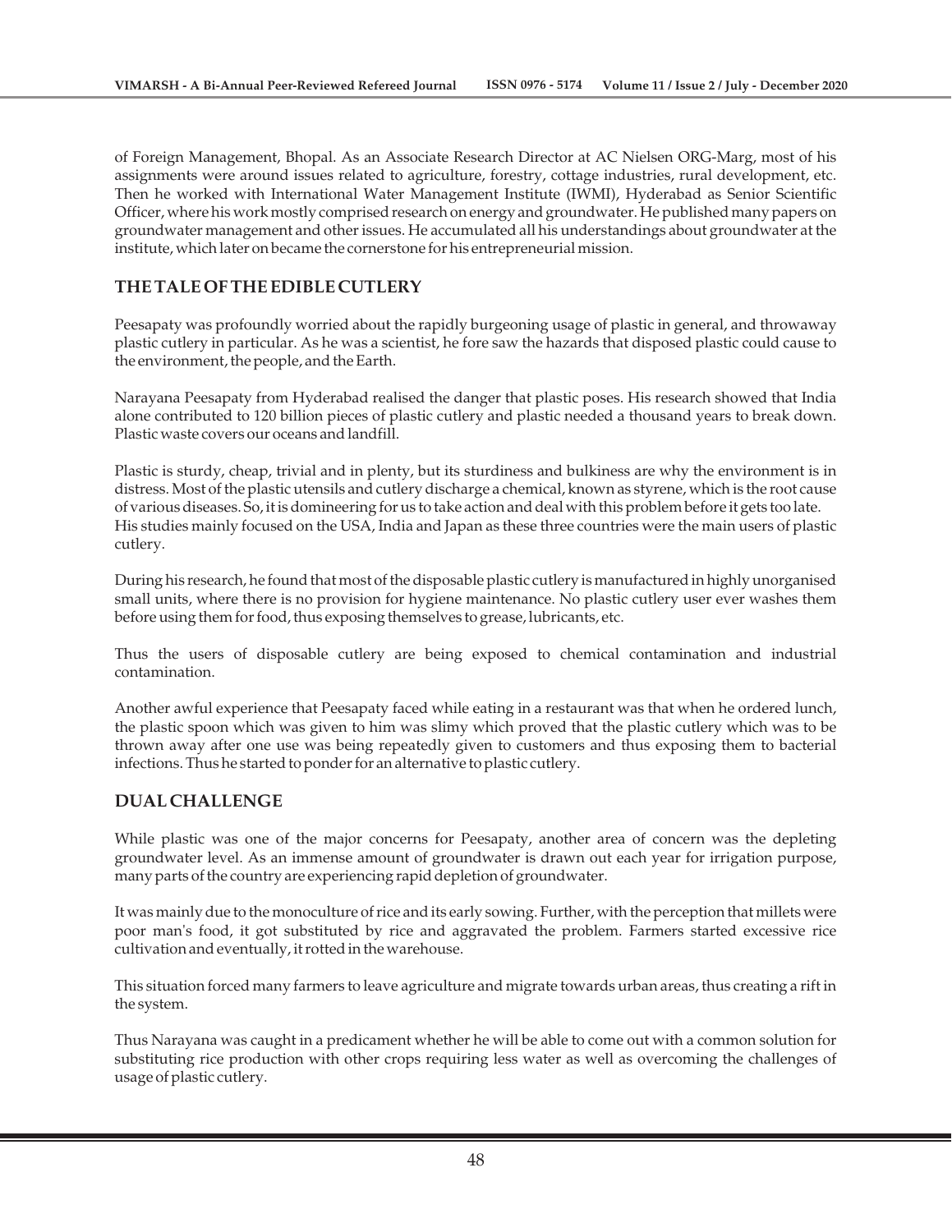As Peesapaty found a common connection between the two issues, he aimed to combat two very grim environmental issues i.e., extensive plastic use globally and incessantly diminishing groundwater level in India.

## **THE BIG IDEA**

The big idea dawned upon Peesapaty while he was travelling from Ahmedabad to Hyderabad. On the flight, he saw a co-passenger using "jowar" chips to eat his food. Thus "jowar" gave him the spark to make organic spoons in order to replace plastic cutlery.

The result of this quest was the development of an incredible product- the world's first edible cutlery. As his idea was unique, he got a competitive advantage and an awesome response from the international markets.

# **THE INITIAL HURDLES**

Peesapaty had to face many hurdles from the time of conceptualising the product to developing the prototype and marketing it. Though he had a clear idea of the product he wanted to produce, but he had to check the practicability of the idea.

During his research, he came to know that similar attempts have been made earlier also, but the people did not succeed or the ideas could not take off successfully. The cutlery which Peesapaty wished to develop had to meet certain parameters like sturdiness, longevity, holding shape. It was very difficult to meet all the specifications, but with his farsightedness and hard work, Peesapaty was able to come with the correct combination of components that would give the preferred output of vegan palatable cutlery.

As it was the very first of its kind, everything had to be produced from scratch. Even the machines and moulds had to be designed after much thought and hard work.

Narayana had to sell his houses at Baroda and Hyderabad and mortgage his house at Murshidabad to gather the seed capital for his startup venture.

## **THE PRODUCT**

Sorghum (jowar) was chosen as the base ingredient as it met all the specifications required by Peesapaty.

The first cutlery made by the company was a spoon made with rice, sorghum and wheat flour. They are vegan, without preservatives, trans-fat and dairy-free and bio-degradable in nature. As they come in various sizes, they can be used for both eating and serving food. As these cutleries come in various flavours like cinnamon, ginger, cumin, sugary, spicy, they are a treat in itself.

The products are dehydrated and toughened by sweltering at high temperature. They are sturdy enough to endure hot beverages to chille dice-creams for about 15-20 minutes without decomposing. If the cutlery is not consumed and thrown away, it can be consumed by animals, in case it is not consumed by anybody, it will disintegrate in 2-3 days. The edible cutlery has a shelf life of up to three years in case it is stored in a cool dry place. This is all because the main ingredient being sorghum, which can grow in arid land and drains very less water than other crops. As it is environment friendly, it can be grown on a huge scale. Thus, Peesapaty was able to fulfil his dream of replacing plastic cutlery as well as give a solution to the depleting groundwater level.

Currently, Bakeys sells three types of products: Spicy Spoons, Sweet Spoons and Plain Spoons, priced at Rs 300 for a set of 100 spoons.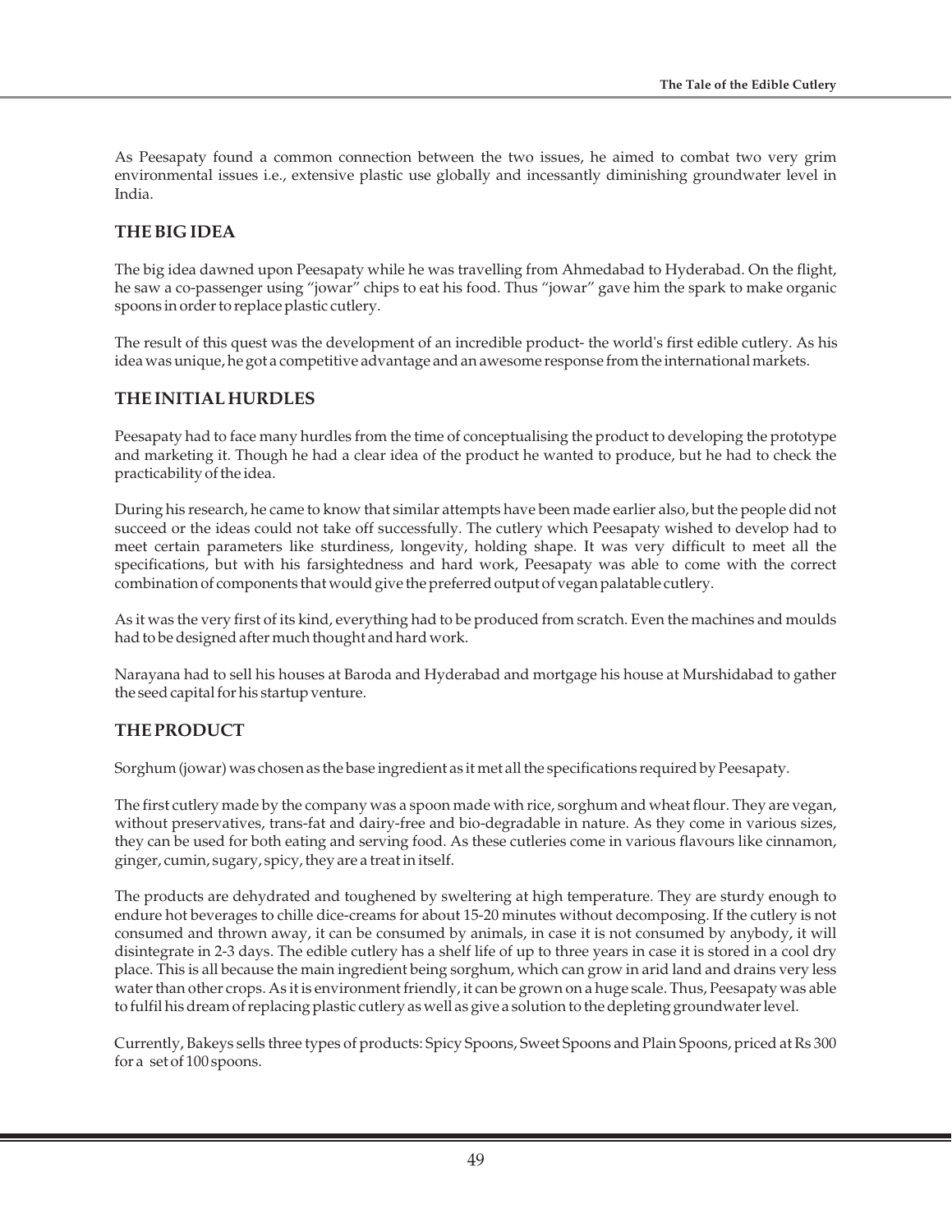#### **Bakeys Edible Cutlery- A Restorative Innovation Model**



**Restorative innovation** is demarcated as a model integrating strategy, projects, products, and concepts designed to reinstate health, humanity, and the environment. It has the following characteristics-

- High charge
- Greater quality
- Philanthropic outlook

Bakeys has adopted the above restorative innovation model. It has been priced costlier as compared to plastic cutlery; it is edible and so it has to be of better quality than plastic, thirdly Peesapaty wishes to save the environment as well as the human race from the perils of plastic pollution, which shows his altruistic mindset.

## **BRANDING**

A research scientist who had no idea about baking had to visit many bakeries to learn the art of baking his cutlery, and after many experiments, he finally established his cutlery baking manufacturing unit named Bakeys Private Limited in 2010.

## **OPERATIONS**

In the initial days when he launched the product, he used to demonstrate his products in a park in Hyderabad and explain about the ill-effects of plastic cutlery and the advantages of edible cutlery to the people visiting the park.

Initially, he did not have any buyers, even though he had done very reasonable pricing of his products. There was no demand for his new product and a huge debt-burdened him, so much that he started thinking of quitting.

One day some people from the bank came and ordered Peesapaty to vacate his flat, as he was not able to pay off the loan he had taken for his new venture, and as Peesapaty had nothing to give he started explaining about his cutlery to those bank people and finally they got impressed and purchased some packets of cutlery from him.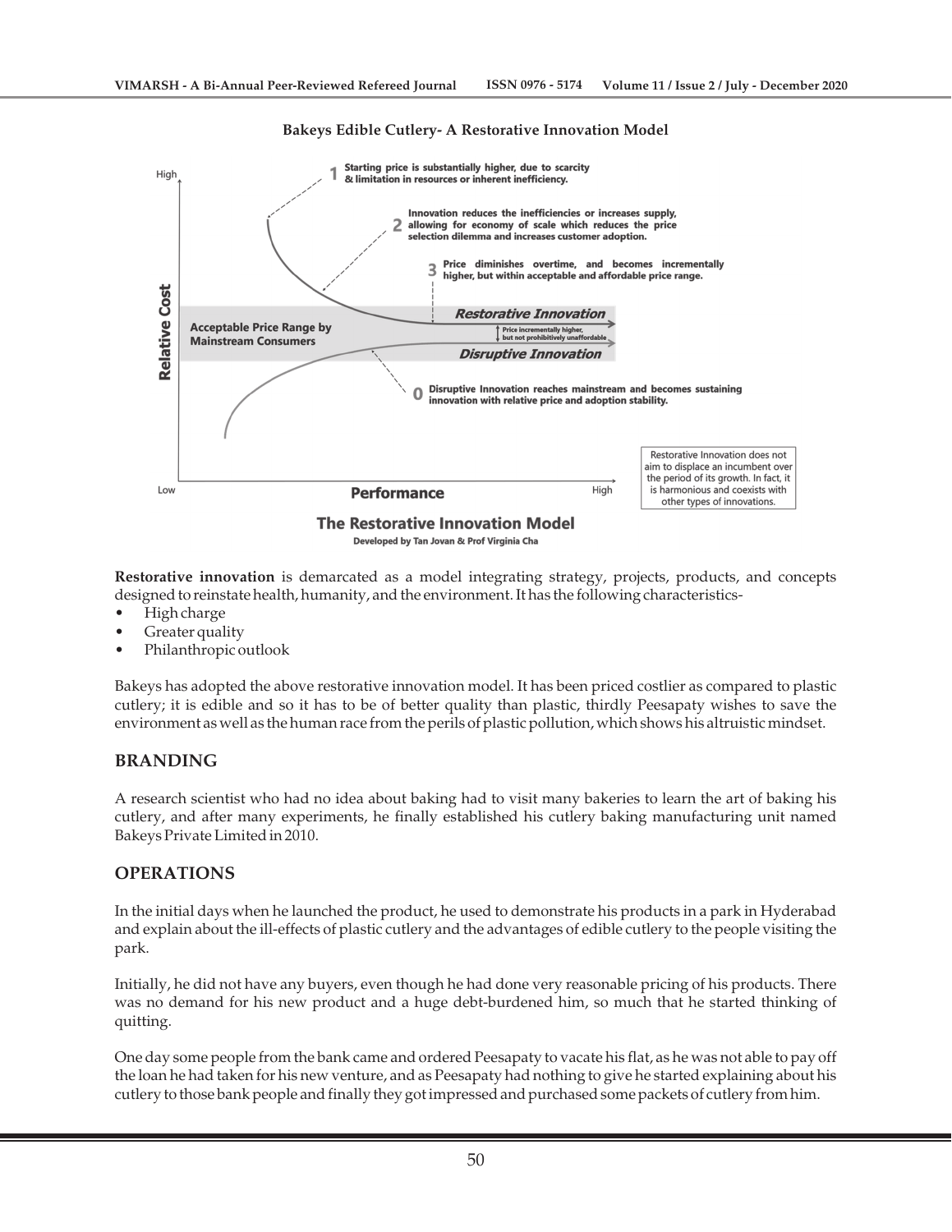Peesapaty got his breakthrough when his story was shown in media, he started getting business and his sales increased.

He started getting an immense number of mails and orders. He also received a fund of USD 3, 85,000 from various funding partners.

Just when Peesapaty had started thinking of quitting, his business took off and got the first taste of victory. He started receiving a huge number of orders, which became difficult for him to manage.

# **MARKET OPPORTUNITIES**

#### **Competition**

As there is no edible cutlery in the market, it can be said that there is no competition, but as it is a substitute to plastic cutlery and plastic cutlery comes in various colours, then there are those which are coated like stainless steel, so plastic cutlery is itself a competition to edible cutlery.

Secondly, plastic cutlery is very price-sensitive, it comes at very economical prices. But the strength of edible cutlery is that it is not carcinogenic, it is biodegradable, it is compostable, and it is nutritious. Thus, the cutlery that can be eaten up provides vast opportunities. They can come in various tastes and flavours and hence can be matched with the specific type of food. For example, an ice cream spoon can be matched with the flavour of the ice cream.

The plastic cutlery has the disadvantage of leaking chemicals while such shortcoming does not apply to edible cutlery on the contrary they are nutritional.

#### **Sales Plan: Target Customers**

After a thorough study of the market, it was decided to cater to the below three segments to start the sales

- 1) Event managers and high-profile caterers supplying to niche segment (in Hyderabad, Mysore, Bangalore and Chennai)
- 2) Distributors of competing products.

Apart from the above, they are also serving it in hospitals along with the diet food to patients and also doctors and nurses to eat it in their canteen. They are also looking for corporate schools where lunch is served to the students. They also had talks with the corporate offices especially the IT sector to introduce the cutlery as a corporate social responsibility towards using less water for washing utensils and also to make them aware towards the environment.

In this way, they wished to create awareness among the masses so that in future they can directly reach the end customers.

Bakeys have collaborated with the Café Coffee Day chain. They had discussions with Paradise Biryani in Hyderabad, Aasife Biryani in Chennai and some other corporate houses.

They also sell directly from their websites and also set up stalls at fairs and exhibitions.

## **FOREIGN MARKETS**

Bakeys also wishes to capture the foreign market, but there also disposable cutlery is very price sensitive. There are many soup outlets also where these can be used.